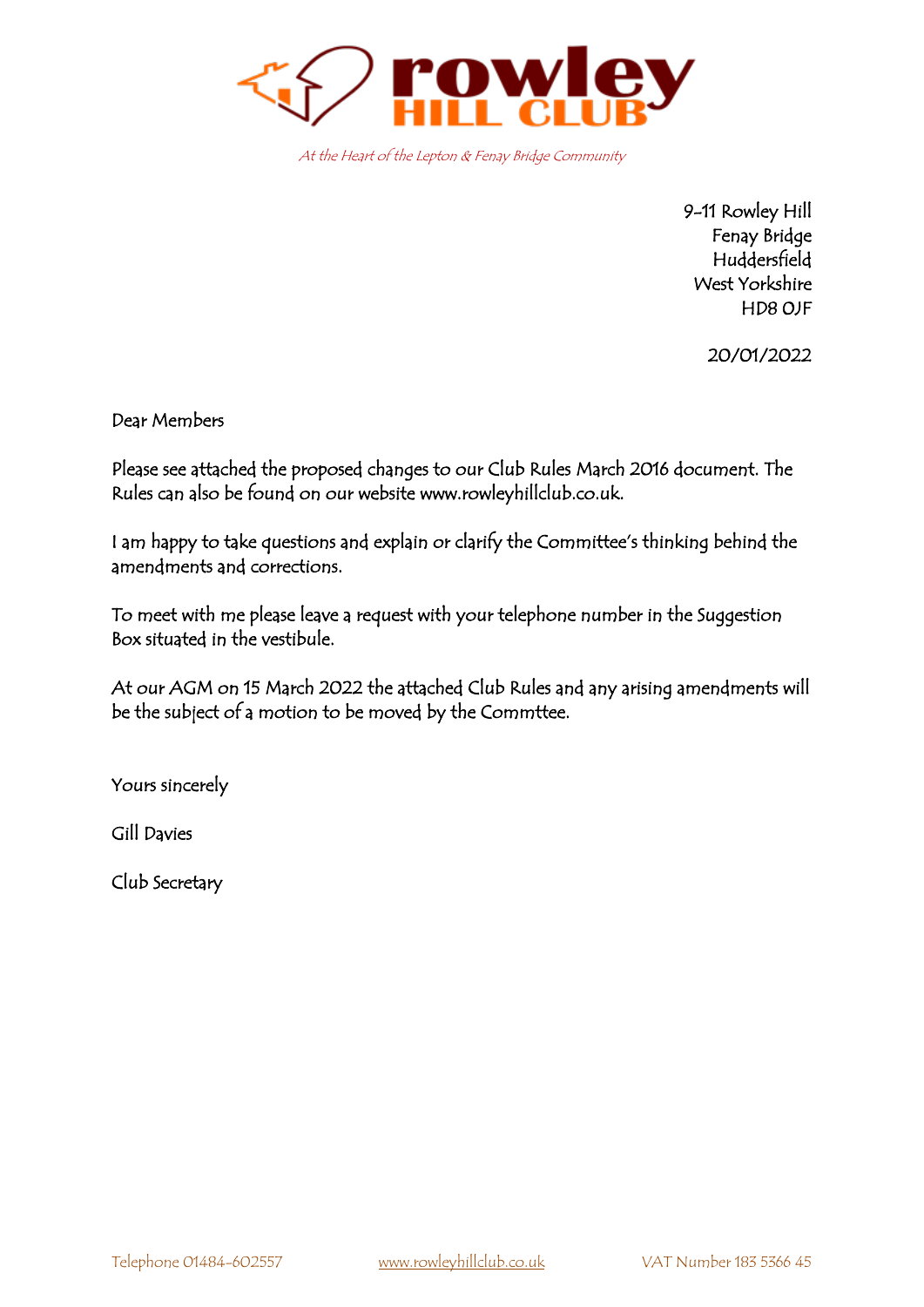### **1. NAME, LOCATION & OBJECTIVES**

The Club shall be known as Rowley Hill Club and is based at 9 Rowley Hill, Fenay Bridge, Huddersfield HD8 0JF or such other address as the Club shall determine in a General Meeting .

The Oobjectives of the Club are to provide social and leisure activities for its memberMembers.

### **2. MEMBERSHIP**

There are five types of membership available:

- Full
- Temporary
- Guest
- Honorary Life
- Financial Life

### **2.1 Full Membership**

- Open to all over 18 years of age
- By completing a nomination form and paying annual fee
- Form to be countersigned by two current memberFull Members
- Form to be displayed for a minimum of three days in the Club
- Membership to be approved by the Committee
- Membership fee to be paid annually

• Serving memberMembers of the Armed Forces are entitled to free Full Membership provided that they have followed the membership application process

### **2.2 Temporary Membership**

Available to the following:

• Members of other clubs, pubs and sports clubs visiting the Club to participate in organised competition

• Anyone attending a private function at the Club.

Membership lasts for 12 hours.

Temporary memberMembers shall have the same privileges as other Club memberMembers whilst at the Club. They except that they are not

entitled to attend General Meetings, do not have a vote or any other entitlement to any benefits of membership including that they  $\tau$  cannot stand for any position within the Club and cannot sign in Guest memberMembers.

All Temporary Members shall be over the age of 18

### **2.3 Guest Membership**

- **Full** Members may sign in no more than two Guests at any one time
- Record of all Guests to be kept
- Guests are only allowed to be signed in on three occasions per annum.
- The Committee may disbar any memberMember from introducing a Guest as they see fit
- Guest Members shall be over the age of 18
- The following are not allowed to be admitted as Guests
- Former memberMembers who have been expelled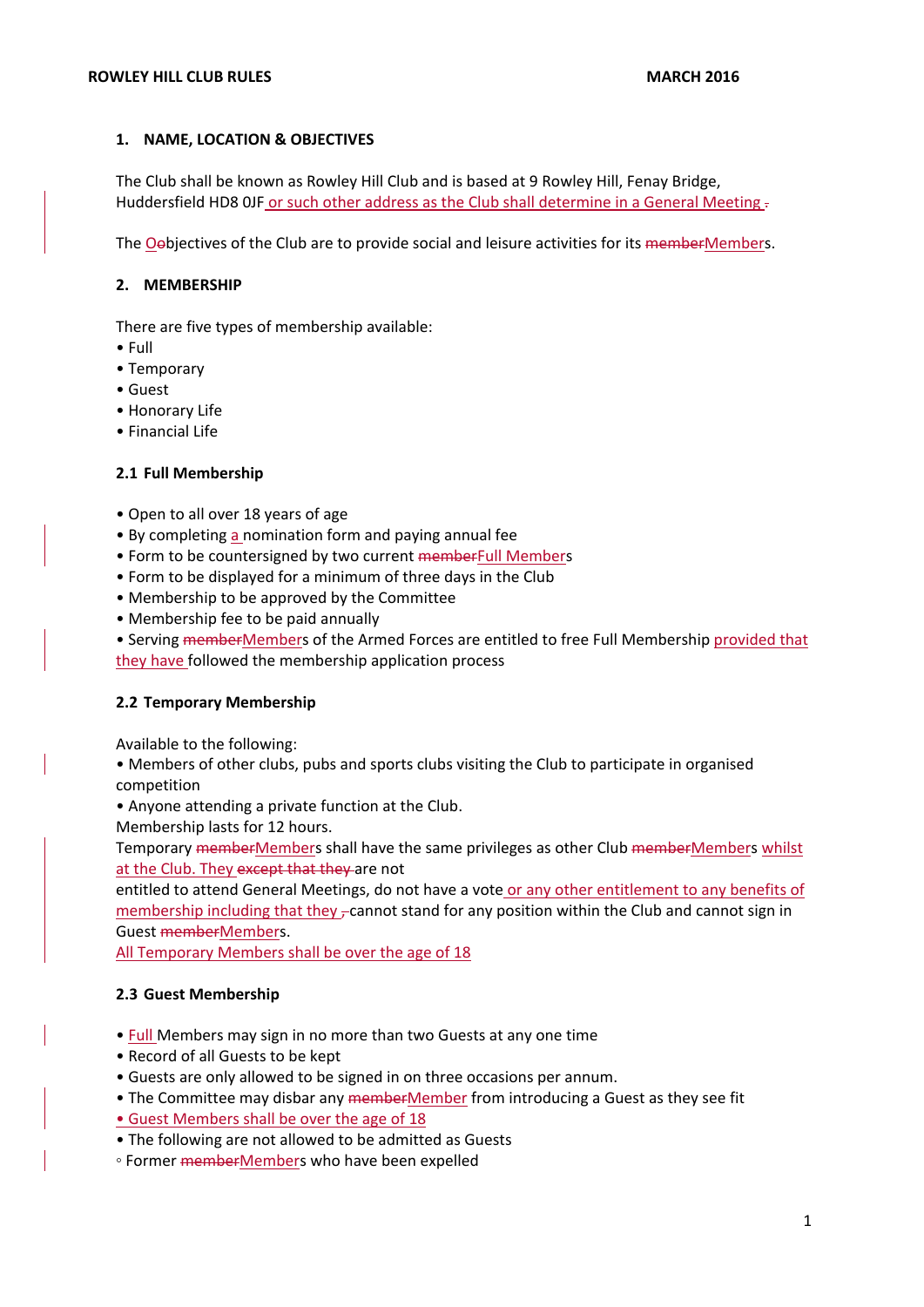- Former memberMembers who have ceased to be memberMembers through non-payment of their subscription
- Persons who have previously been unsuccessful in application for membership
- Members under suspension

# **2.4 Honorary Life Membership**

• To be awarded for exceptional service to the Club

• Can only be awarded by the Committee

• Has all the rights of Full Membership and the term 'Full Members' in these Rules shall be deemed to include those in this category

# **2.5 Financial Life Membership**

• Those memberMembers who have historically paid a once-off fee for Financial Life memberMembership have full membership rights for all times. and the term 'Full Member' in these Rules shall be deemed to include those in this category

• This scheme is no longer open for any new memberMembers.

### **2.6 Annual Subscription – from January 2017 increase to £7.00 2.6 Annual Subscription**

- To be set annually by the Committee
- Club year is 1 January to 31 December
- Subscriptions are due and payable on or before 1 January each year
- If not paid within 28 days of the due date all privileges of membership are withdrawn
- If not paid within a further 28 days then a new application for membership must be made.

### **2.7 Disciplinary Matters**

2.7.1 All disputes between a memberMember and an officer of the club or member of staff shall, unless the Committee elects to refer the matter directly to an EGM, be settled by the Committee. The decision of the Committee shall be final, unless any party aggrieved thereby shall, within 7 days of the decision being made, produce to the secretary a requisition satisfying the conditions mentioned in Rule 5.2, whereupon the decision shall be reviewed by a Extraordinary General Meetingspecial meeting. The decision of the Committee shall remain effective until the review has taken place.

2.7.2 The Secretary, -or-President or any member of the Management Committee or bar staff shall have power to order the withdrawal from the club premises of any memberMember who misconducts themselves, and such memberMember shall have no right of re-entry to the club premises until summoned to meet the Committee as provided in Rule 2.7.3. If the next meeting of the committee be within less than 3 days, such memberMember may claim to appear before them, and to have their case dealt with waiving the length of notice required by the said Rule 2.7.4.

2.7.3 The Committee shall have power to reprimand, suspend (for a period not exceeding 12 months) or expel any memberMember who shall infringe any rule or bye-law, or whose conduct, whether within the club or elsewhere, shall in their opinion, render them unfit for membership; but no memberMember, unless convicted of an offence by a court of summary jurisdiction or other court, shall be reprimanded, suspended or expelled without first being summoned before the Committee and full opportunity afforded them to advance a defence, nor unless two-thirds at least of the Committee present and entitled to, vote for suspension or expulsion.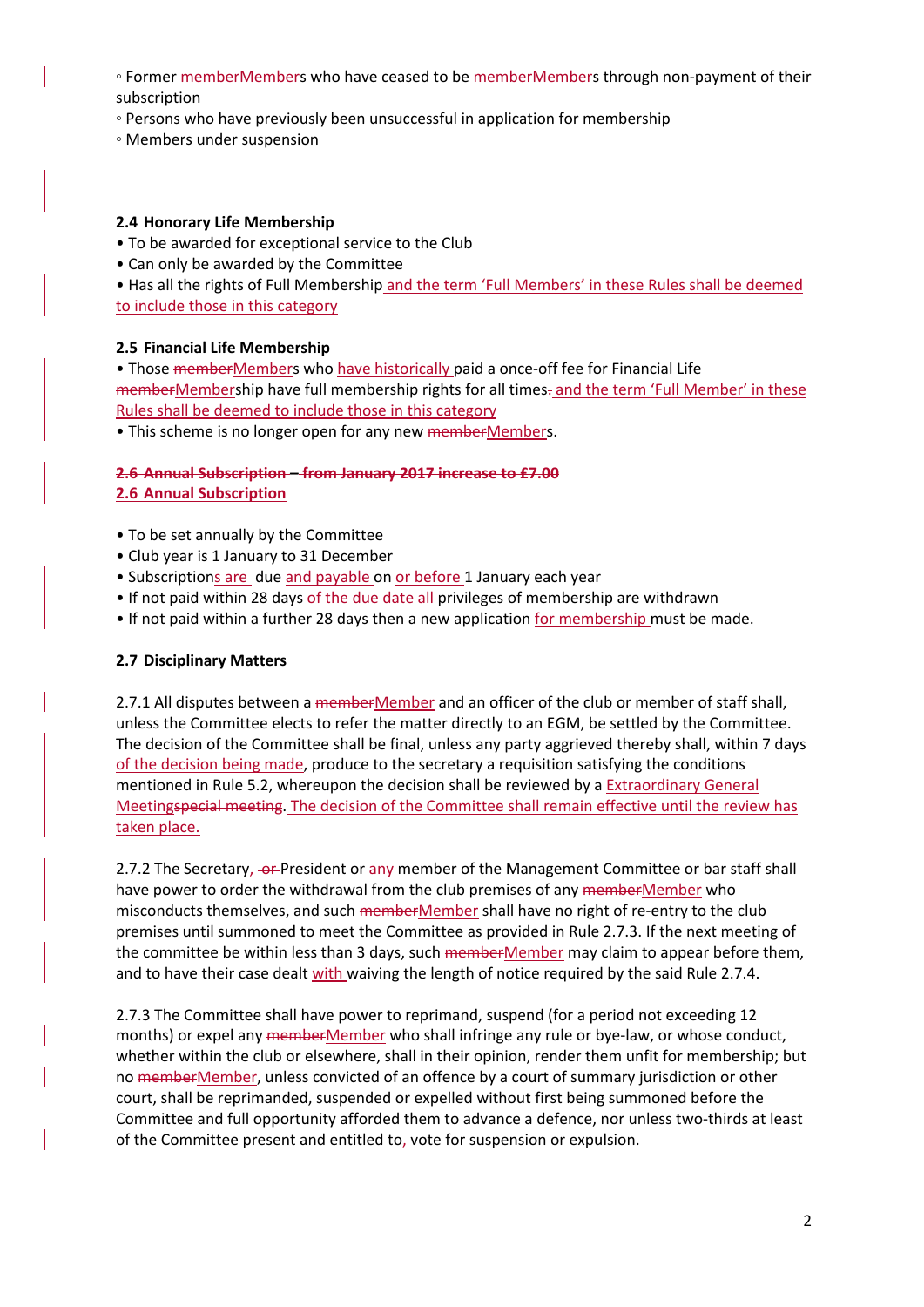2.7.4 Every memberMember so summoned shall (unless they elect to waive the right to receive notice) receive at least three clear days noticedays notice in writing from the Secretary. Such notice shall contain a statement of the charge brought against them. Should the memberMember fail to attend at the agreed time and place to make his defence he/she shall be deemed to have no defence and the Committee's decision shall be final. Should a Member not attend at the meeting the Secretary shall notify the decision to the Member as soon as practicable after the decision is made and the period of 7 days in 2.7.1 shall run from the date of notification.

2.7.5 A suspended memberMember shall not be entitled to use the club premises nor to attend any general meetingGeneral Meeting, nor vote at any election, nor hold any office during suspension, but shall remain liable to pay their subscription.

2.7.6 A memberMember may be refused service at the bar if, in the opinion of the bar staff, they are

contravening any of the Club Rules, are acting disruptively to anyone in the Club, are rude or offensive to bar staff, are swearing or have had too much to drink.

2.8 It shall be the sole responsibility of each Member to ensure that the Club Secretary has the Member's current full name and contact details. Members should ensure that their contact details are updated as necessary should they change. Such contact details to include

| <b>Full name</b>                |
|---------------------------------|
| Full postal address             |
| Telephone number                |
| Email address (where available) |

# **3 THE COMMITTEE**

The Committee shall:

• Consist of:

The Club Officers being

◦ President

- Vice-President
- Secretary
- Treasurer

and

◦ Up to a further 12 Committee memberMembers elected from the Full Members of the Club

- Be responsible for management of the Club
- Have exclusive power to appoint a the Steward or equivalent. The Committee will approve all paid employment vacancies before appointment
- Control all expenditure
- Carry out the Objectives of the Club
- Meet at least every month
- Quorum to be at least one-third of the Committee in addition to the President
- Keep a written record of all meetings
- Form sub-committees as they see fit
- Have due regard to resolution of General Meetings but are not bound by them

The Committee will act under the following guidelines: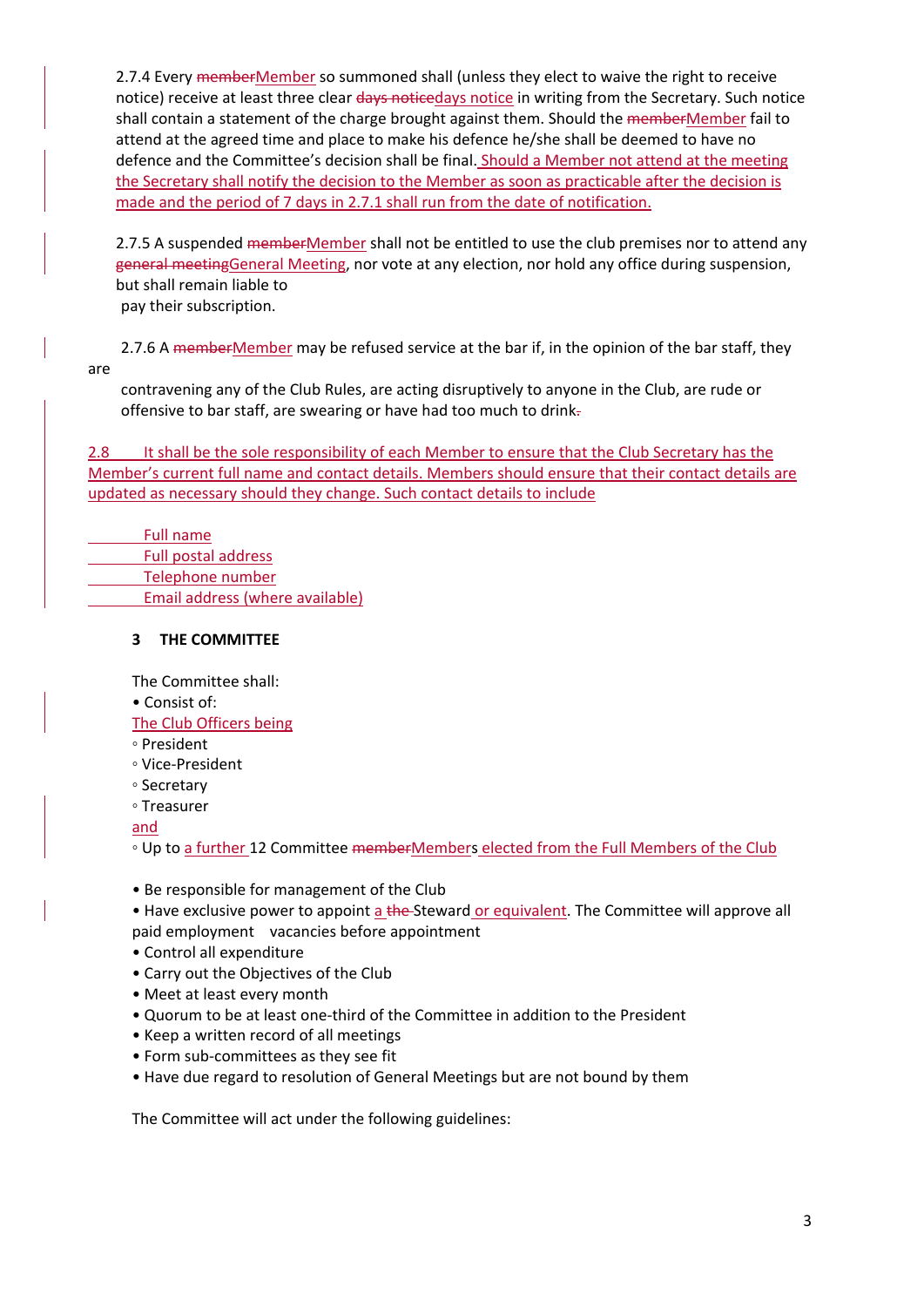• The Club Officers and all other Members All Officers of the and Committee are to be elected at the Annual General Meeting. Current post holders do not have to be formally nominated for election

• Nominations for position on Committee or Officers to be made in writing to the Secretary at least 7 days prior to the AGM or EGM. Such nominations to be supported by the names and signatures of at least two memberMembers. Current post holders do not have to be formally nominated for election and may be re-elected

• Committee has right to co-opt memberMembers as required

- Committee has right to co-opt Officers as required
- Each memberMember present is entitled to one vote

• All motions to be determined by majority vote. In the event of a tied vote the President shall have a casting vote *(or) in the event of a tied vote the motion shall be deemed lost*

• Club Officer and Committee positions cannot be assumed by paid employees of the Club

• Any Committee memberMember or Officer shall cease to act in their role if their membership of the Club ends for any reason

• Every Officer dealing with Club monies shall be insured with a recognised company for the performance of their duties

• Officers may be paid an honorarium as the Committee or General Meeting may from time to time determine

• Any memberMember not attending for three consecutive meetings shall cease to be a memberMember of the

Committee unless Committee receives what they consider to be a satisfactory explanation • The committee shall have power to make such by-laws as it may consider necessary for the good government and order of the club, provided that no such by-laws shall conflict with any of the rulesRules. A copy of all such by-laws shall be posted in a conspicuous place within the club.

# **Welfare Fund**

• The Committee shall form a sub-committee of not less than three persons to administer the Welfare Fund of which at least one must be a Club Trustee

- Funds to be kept in a separate bank account
- Funds not to be used for normal day-to-day expenditure of the Club
- Fund to be used exclusively for the benefit of memberMembers as decided by majority of the subcommittee and approved by majority of the full Committee

# **4 OFFICERS**

Any Officer position within the Club is only available to current Full, Honorary Life or Financial Life memberMembers.

### **4.1 President**

- Shall Chair all General Meetings and Committee meetings
- Has casting vote when count is equal
- **4.2 Vice-President**
- Deputises for the President as required

### **4.3 Secretary**

- Shall keep a register of all Club memberMembers
- Shall keep a record of all Club meetings
- Shall submit Annual Return to Registrar
- Responsible for collection of membership subscriptions
- Shall convene all meetings
- Shall conduct all Club correspondence
- Shall arrange Club insurance cover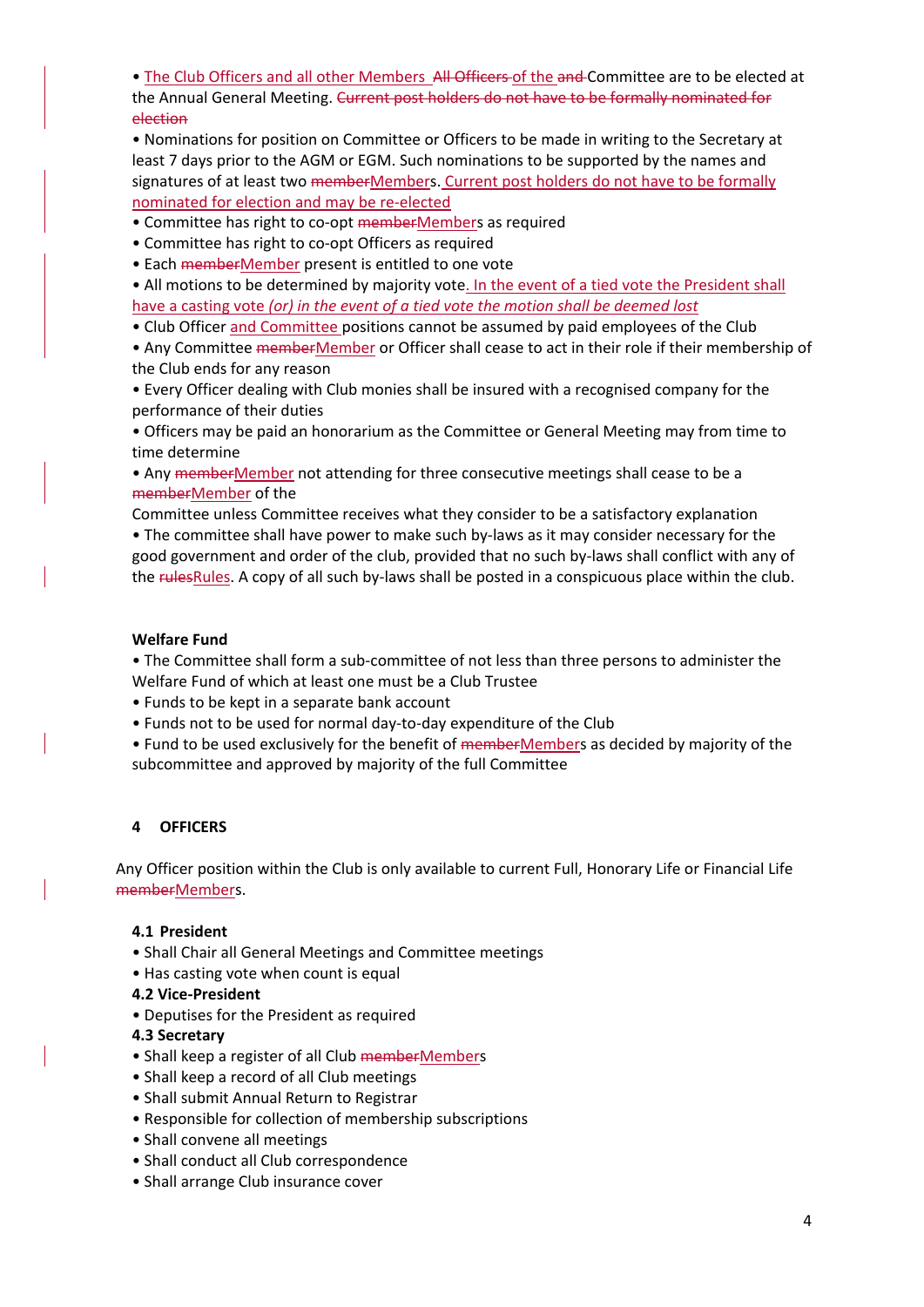• Shall provide all management for contracts entered into by the Club

# **4.4 Treasurer**

• Shall keep a record of stock, monies owed and money owing by the Club and agree to thirdparty documentation

• Complete all management accounts for submission to Auditor

• Agree annual accounts with the Auditor and arrange submissions to Companies House and HMRC.

- Raise cheques as required for approval and signature of two account signatories
- Will record all earnings, deductions and payments to all staff.
- Deal with all matters relating to HMRC including correspondence.
- Count and record all monies received and spent
- Is authorised to pay all Club dues by electronic means
- Responsible for banking and safe keeping of all monies received

# **4.5 Trustees**

• Shall be appointed at a General Meeting by resolution of the majority of memberMembers attending

• All property of the club shall be vested in the trustees representing and acting for the whole of the memberMembers of the club. No personal liability shall attach to any trustee, except to the extent of such funds of the club as may actually be received by them

• The trustees may, when authorised thereto by a general meetingGeneral Meeting, hold, purchase, or take on lease any land or buildings and may sell, exchange, mortgage, lease or build upon the land, with power to alter and pull down buildings and again rebuild.

• The trustees may, when authorised thereto by a general meetingGeneral Meeting, obtain advances of money for

the purposes of the club upon brewery loans, the security of bonds or agreements or promissory notes or certificates of indebtedness or mortgages of real property of the club or bills of sale on all or any of the goods and chattels of the club upon such terms as to interest and as to the time and manner of repayment of principal as the committee-Committee may determine.

• Trustees are voted into office for a period of five years or until removed by resolution and majority vote at a General Meeting or by resignation by notice in writing to the Committee. They may offer themselves for re-election after serving a five-year term.

• The Committee may appoint an interim Trustee at any time to ensure that a the minimum of three trustees is maintained at all times. There shall be a maximum of four Trustees at any time. Such interim appointments shall be subject to election at the next General Meeting

• Trustees can attend any Committee or Sub-Group meeting as they see fit.

# **5 GENERAL MEETINGS**

### 5.1 Annual General Meeting (AGM)

• To be held in March each year

• 7 clear days notice and agenda to be displayed prominently in the Club. Clear days not to include the date of meeting and the date of erection of the notice.

- To include audited set of Accounts and Balance Sheet
- Auditors Report
- Only to cover items on published agenda
- Quorum shall constitute a minimum of 15 memberFull Members
- If non-quorate um-then meeting will be reconvened exactly 7 days later
- One vote per memberFull Member
- Simple mMajority of vote required to move any motion
- Will appoint Club Auditor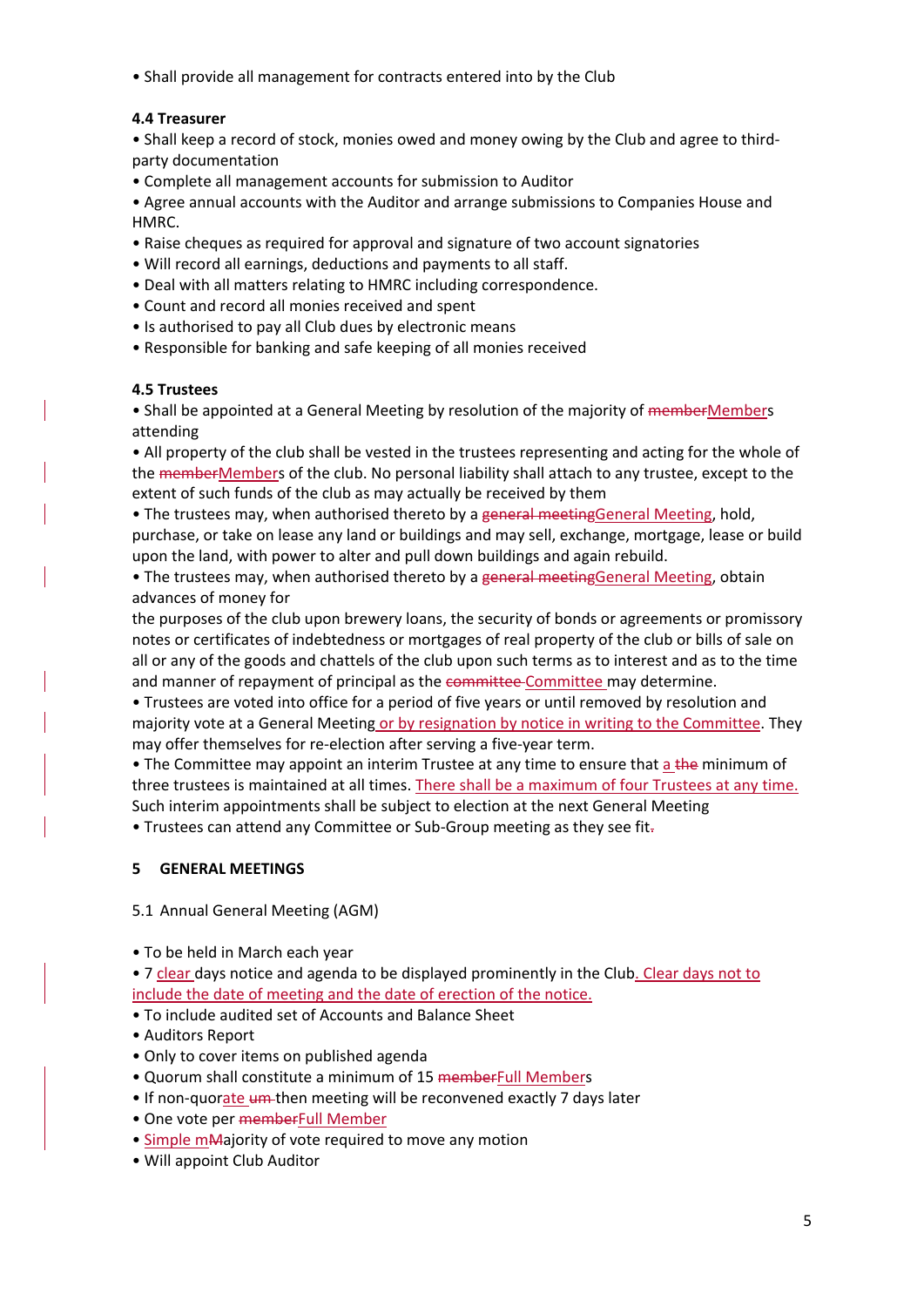### 5.2 Extra-ordinary General Meeting (EGM)

- Can be called at the direction of the Committee
- Can be called as requested by written notice by any Full Member supported by  $15-15$ memberFull Members. Notice to be delivered to the Secretary or President.
- To be held within 21 days and not earlier than 14 days of notice being received
- Notice to be prominently displayed in the Club by the Secretary giving 7 days noticeclear days' notice and with a copy of the agenda
- If there is a failure by the Secretary to Failure to comply with these rules Rules then requesters may call such a meeting adhering to the

arrangements contained within these rulesRules

- Only business included within the published agenda to be discussed
- Quorum shall constitute a minimum of 15 memberFull Members
- One vote per memberFull Member
- Simple mMajority of vote required to determine move any motion

#### 5.3 Decisions binding

Members entitled to vote but not attending any General Meeting shall be bound by the decisions of that meeting.

#### **6. GENERAL MATTERS**

• The Club shall not be dissolved without the consent of 75% of the membership who may vote by proxy

• A motion for the winding-up of the Club may be put to an Extraordinary General Meeting called for this express purpose. Notice to be given by the means set out in 5.2 above and in writing to all Full Members on the club register giving a minimum of 14 clear days' notice.

Notice in writing to Full Members may be made by hand delivery, or by first class post or by email to the address or e-mail address of the Member kept on the Club records in accordance with Rule 2.8. It is the responsibility of the Member to ensure the record kept by the Club is correct. If sent by first class post Notice shall be deemed to have been delivered the first working day after posting, if by email on the date of sending and if by hand delivery on the day of hand delivery.

At such meeting a majority of 75% of the Members present and entitled to vote shall be required to pass a resolution for winding-up. Full Members entitled to vote shall also be entitled to cast votes in writing or by use of a suitable proxy at the meeting (who themselves should be a Full Member) and such votes shall be included as if the absent Member were present at the Extraordinary General Meeting. The Committee shall determine the process for the casting of votes by Members who cannot be present.

• On a winding-Up of the Club, the assets of the club, after payment of all debts and liabilities, shall be distributed equally between those who have been Full Members for a minimum period of the 2 years immediately before the relevant vote to wind up at a General Meeting, or shall be used for the purposes and in the manner designated at a duly held General Meeting.

• A copy of these Rrules shall be displayed in the Club and available to memberMembers upon request

• Children (Under-14s) are only allowed in the Club until 9:30pm every evening of the week.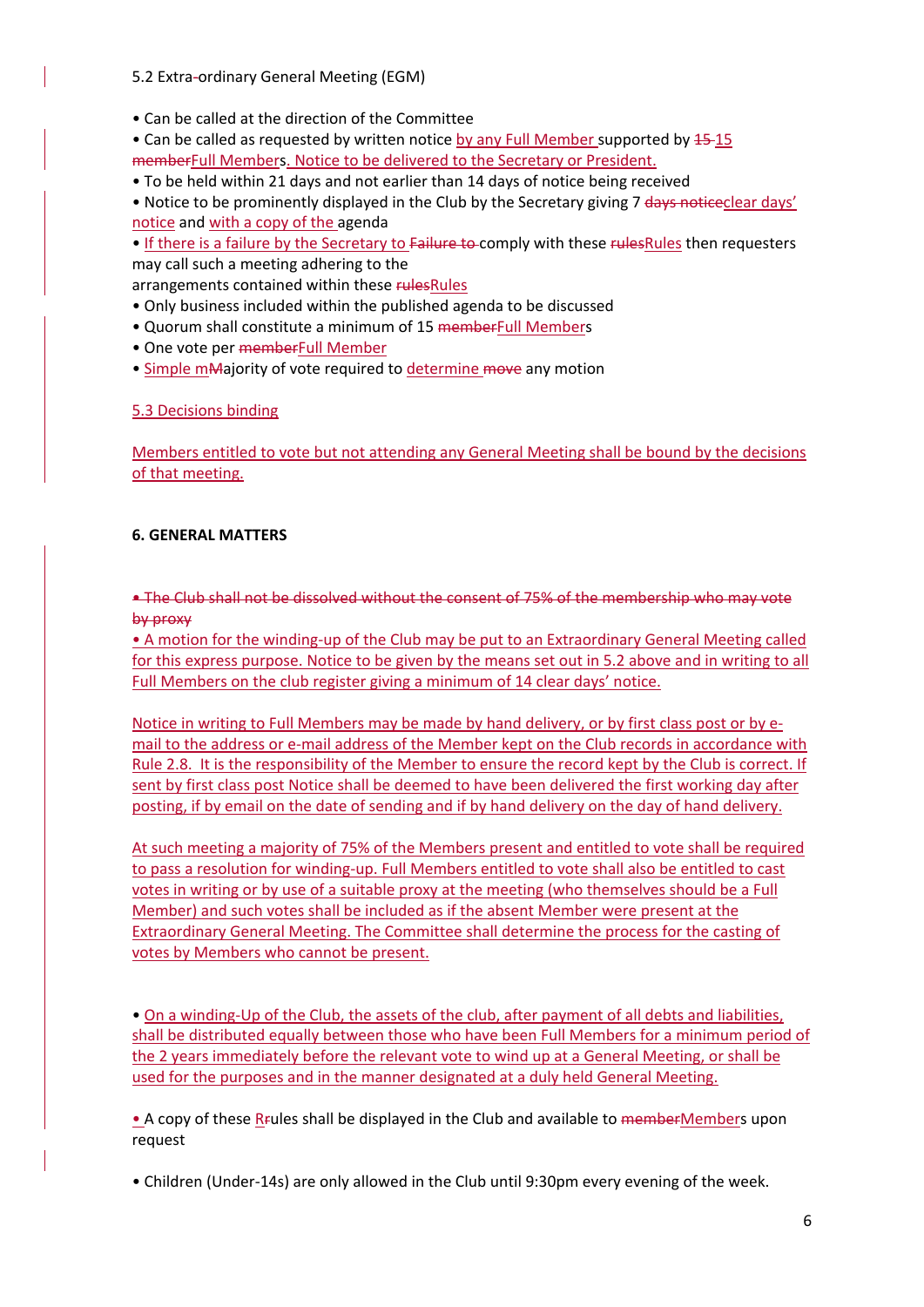Children of all ages must be supervised at all times by an adult who will be held responsible for the behaviour of children in their care. This responsibility extends to all areas of the Club including the car park and to public areas immediately adjacent to the Club premises. Failure to comply with this rule may result in the responsible adult's membership being withdrawn. This rule may be suspended for special events at the discretion of the committee

7. Alteration of Rules

The Rules of the Club may at any time be amended, repealed or replaced by resolution at a General Meeting of the Club, provided that any resolution concerning these Rules must receive a majority of at least two-thirds of the Full Members present and entitled to vote.

# **CLUB BYE-LAWS**

March 2019

# **Bye-Law 1**

# **Abuse of Staff**

This Club does not tolerate abuse of staff. Anyone who abuses staff will be refused service and will be reported to the management committee for further action.

Management Committee 2005

# **Bye-Law 2**

# **Food in the Club**

Only food purchased in the club may be consumed in the Club.

Management Committee 8 June 2011

# **Bye-Law 3**

**Work Clothes**